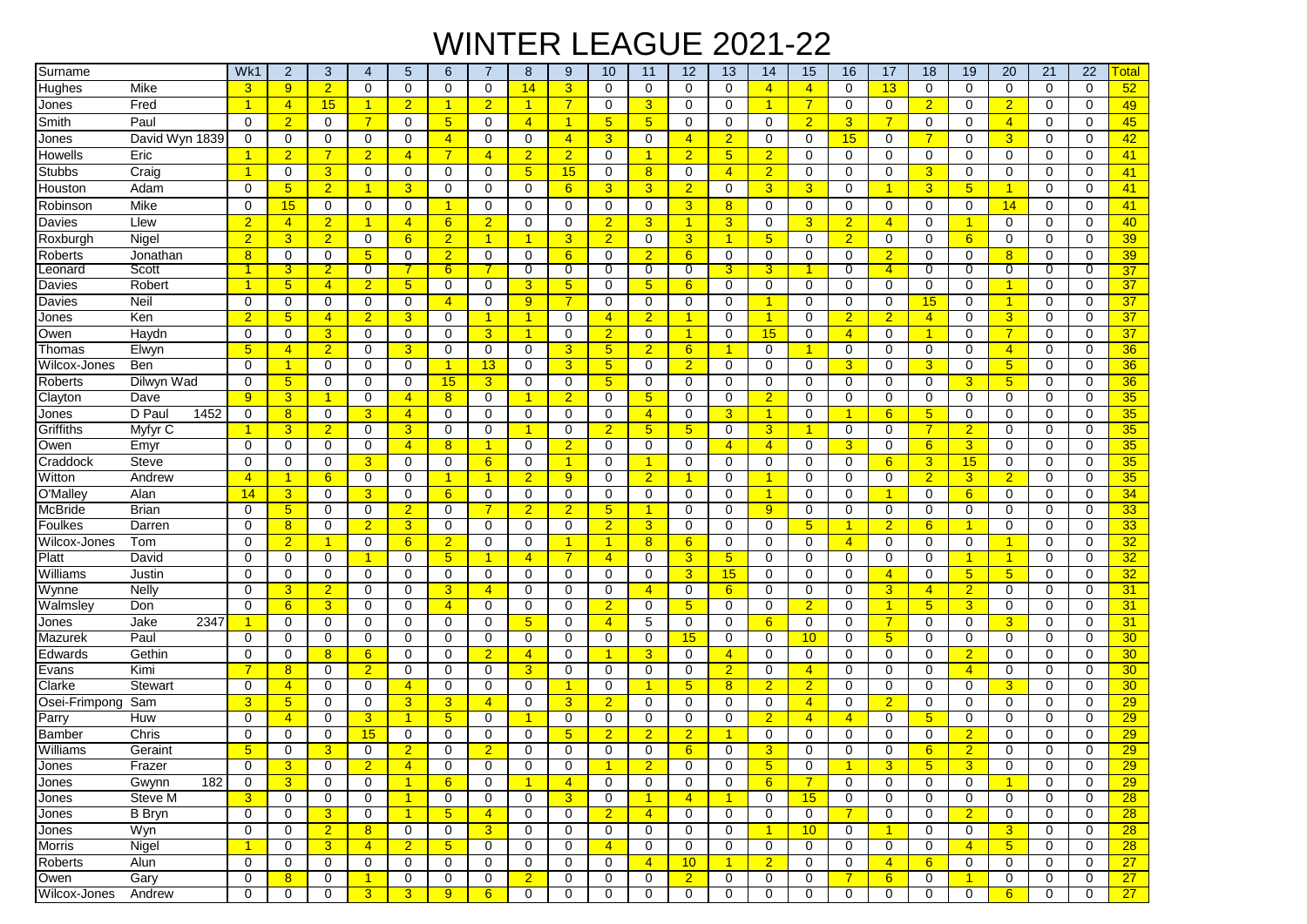| Jones             | Arthur           | $\overline{4}$       | 0                    | $\mathbf 0$          | 3                | 5 <sub>5</sub>  | $\Omega$         | -1                   | $\mathbf 0$    |                | -1                   | 3                             | $\Omega$       | $\overline{3}$             | $\mathbf 0$      | Δ              | -1             | $\mathbf 0$                | $\Omega$            | $\mathbf 0$          | $\mathbf 0$          | $\mathbf 0$ | 0           | 26              |
|-------------------|------------------|----------------------|----------------------|----------------------|------------------|-----------------|------------------|----------------------|----------------|----------------|----------------------|-------------------------------|----------------|----------------------------|------------------|----------------|----------------|----------------------------|---------------------|----------------------|----------------------|-------------|-------------|-----------------|
| Lewis             | Brian            | $\blacktriangleleft$ | 0                    | 0                    | 6                | 0               | 0                | $\Omega$             | $\Omega$       | 3              | 5 <sub>5</sub>       | $\overline{4}$                | 6              | 0                          | 0                | 0              | $\mathbf 0$    | 0                          | $\Omega$            | $\blacktriangleleft$ | 0                    | 0           | 0           | 26              |
| Roberts           | John Dryhurst    | $\overline{7}$       | 0                    | $\mathbf 0$          | 0                | 3               | $\overline{2}$   | $\Omega$             | $\overline{7}$ | 1              | $\mathbf 0$          | 0                             | 0              | $\mathbf 0$                | $\mathbf 0$      | 0              | 5              | $\mathbf 0$                | 0                   | $\blacktriangleleft$ | 0                    | $\mathbf 0$ | $\mathbf 0$ | 26              |
| Morris            | Derry            | 0                    | 0                    | 0                    | $6 \overline{6}$ | 0               | 1                | 0                    | 0              | 3              | 0                    | 14                            | 0              | 0                          | 0                | 0              | 0              | 0                          | 0                   | $\overline{2}$       | 0                    | 0           | 0           | 26              |
| Roberts           | Jac              | $\Omega$             | 0                    | $\overline{2}$       | 0                | 0               | 0                | $\overline{4}$       | 3              | 0              | $\overline{4}$       | 0                             | $\Omega$       | $\overline{4}$             | $\Omega$         | $\overline{2}$ | $\overline{2}$ | $\Omega$                   |                     | $\overline{2}$       | $\overline{2}$       | $\Omega$    | 0           | 26              |
| Jones             | Iwan             | 5                    | 0                    | $\mathbf 0$          | $\mathbf 0$      | 3               | $\mathbf 0$      | 0                    | $\mathbf 0$    | 0              | $\mathbf 0$          | $\overline{4}$                | $\Omega$       | 0                          | $\overline{4}$   | $\overline{7}$ | 0              | $\mathbf 0$                | $\mathbf 0$         | $\mathbf 0$          | $\overline{2}$       | $\mathbf 0$ | $\mathbf 0$ | 25              |
| Jones             | Roger E          | 0                    | 0                    | $\overline{4}$       | 0                | $\overline{4}$  | 5 <sup>5</sup>   | 0                    | $\overline{2}$ | 5              | 0                    | 0                             | 0              | 0                          | 0                | 3              | 0              | 0                          |                     | 0                    | 0                    | 0           | 0           | 24              |
| O'Loughlin        | Gareth           | $\mathbf 0$          | 0                    | $\overline{2}$       | 0                | 0               | $\overline{2}$   | -1                   | 3              | 3              | 0                    | 0                             | 3              | 0                          | 0                | 0              | 0              | $\overline{7}$             | $\mathbf 0$         | 3                    | 0                    | 0           | $\mathbf 0$ | 24              |
| Williams          | Arwyn            | $\mathbf 0$          | 3                    | 0                    | $\overline{2}$   | 6               | $\mathbf 0$      | $\blacktriangleleft$ | $\mathbf 0$    | 0              | 0                    | $\mathbf 0$                   | $\overline{4}$ | 3                          | $\mathbf 0$      | 0              | $\mathbf 0$    | $\mathbf 0$                | 0                   | $5\phantom{.0}$      | $\mathbf 0$          | $\mathbf 0$ | $\mathbf 0$ | 24              |
| Davies            | Desmond          | $\Omega$             | 0                    | 0                    | 0                | 0               | 0                | $\Omega$             | 5              | 4              | 14                   | 0                             | 0              | 0                          | $\mathbf 0$      | 0              | 0              | 0                          | 0                   | $\mathbf 0$          | 0                    | 0           | 0           | 23              |
| Jones             | Eifion Lloyd     | 0                    | 3                    | 5                    | 3                | 0               | 0                | 0                    | 0              | $\overline{2}$ | 0                    | 0                             | 0              | 0                          | 0                | 0              | $\overline{4}$ | 0                          | 0                   | 5                    | 0                    | 0           | $\mathbf 0$ | 22              |
| Jones             | Gareth<br>1680   | 0                    | 0                    | $\overline{3}$       | 0                | 0               | 0                | 0                    | 0              | 0              | $\mathbf 0$          | 5 <sup>5</sup>                | 3              | 0                          | $\mathbf 0$      | $\mathbf 0$    | 0              | 7                          | 0                   | 3                    | 1                    | 0           | 0           | $\overline{22}$ |
| Thomas            | Mike             | $\Omega$             | 0                    | $\Omega$             | $\Omega$         | 0               | 9                | $\Omega$             | 0              | $\Omega$       | $\Omega$             | $\mathbf 0$                   | $\Omega$       | 9                          | $\Omega$         | 3              | $\Omega$       | $\Omega$                   | $\Omega$            | $\Omega$             | $\Omega$             | $\Omega$    | $\Omega$    | 21              |
| Williams          | Alan             | $\Omega$             | 0                    | 0                    | $\overline{4}$   | 3               | 0                | $\overline{4}$       | 0              | $\Omega$       | $\blacktriangleleft$ | $\overline{2}$                | $\overline{4}$ | 0                          | $\overline{2}$   | $\mathbf{1}$   | 0              | $\mathbf 0$                | 0                   | $\Omega$             | $\mathbf 0$          | $\mathbf 0$ | $\mathbf 0$ | $\overline{21}$ |
| Jones             | 1002<br>Jonathan | 0                    | 0                    | 0                    | $\overline{4}$   | 0               | $\overline{4}$   | 0                    | 0              | 0              | $6^{\circ}$          | 0                             | 6              | 0                          | 0                | 0              | 0              | 0                          | 0                   | 0                    | $\blacktriangleleft$ | 0           | 0           | 21              |
|                   | Peter H          | 0                    | 8                    | 0                    | 0                | 0               | 0                | 0                    | $\mathbf 0$    | 0              | 0                    | $\overline{4}$                | 0              | $\mathbf 0$                | $\mathbf 0$      | 0              | $\mathbf 0$    | 3                          | 0                   | 3                    | 3                    | $\mathbf 0$ | $\mathbf 0$ | 21              |
| Jones<br>Owen     | Bryn             | $\mathbf 0$          | 1                    | $\mathbf 0$          | 7                | 0               | 0                | $\mathbf 0$          | $\mathbf 0$    | 0              | $\overline{3}$       | 3                             | 0              | $\overline{2}$             | $\overline{4}$   | 0              | $\mathbf 0$    | $\mathbf 0$                | $\mathbf 0$         | $\mathbf 0$          | $\mathbf 0$          | 0           | $\Omega$    | 20              |
| Williams          | Gwilym           | $\overline{2}$       | 0                    | 3                    | 0                | 0               | 0                | $\mathbf 0$          | $\mathbf 0$    | 0              | 0                    | 0                             | 0              | $\mathbf 0$                | $\overline{3}$   | $\overline{4}$ | 3              | $\mathbf 0$                | $\overline{2}$      | 1                    | $\overline{2}$       | 0           | $\Omega$    | 20              |
|                   | Elfed            | 0                    | 0                    | 0                    | 0                | $\Omega$        | $\overline{2}$   | 0                    |                | 9              | -1                   | 0                             | $\Omega$       | $\mathbf 0$                | $\overline{2}$   | $\overline{1}$ | $\overline{1}$ | 0                          |                     | 0                    | 0                    | 0           | 0           | 19              |
| Jones             |                  | $\overline{9}$       |                      | $\Omega$             | -1               | $\Omega$        |                  | $\Omega$             | 3<br>$\Omega$  | $\Omega$       | $\Omega$             |                               | $\Omega$       |                            |                  | $\Omega$       | $\Omega$       |                            | 0                   | $\Omega$             |                      | $\Omega$    | $\Omega$    | 19              |
| Jones<br>Phillips | David A<br>Tegid | 0                    | $\overline{2}$<br>0  | 0                    | 0                | 13              | 0<br>0           | $\overline{4}$       | 0              | 0              | $\mathbf 0$          | $\overline{2}$<br>$\mathbf 0$ | 0              | $\mathbf 0$<br>$\mathbf 0$ | 3<br>$\mathbf 0$ | 0              | 0              | $\mathbf 0$<br>$\mathbf 0$ | $\overline{2}$<br>0 | $\overline{2}$       | 0<br>0               | 0           | 0           | 19              |
|                   | Richard          |                      |                      |                      |                  |                 |                  |                      |                |                |                      |                               |                |                            |                  |                |                |                            |                     |                      |                      |             |             |                 |
| Snelson           |                  | $\Omega$             | $5\phantom{.0}$      | $\overline{2}$       | 0                | $5\phantom{.0}$ | 0                | $\Omega$             | 0              | 0              | 0                    | 0                             | $\Omega$       | $\mathbf 0$                | 0                | $\Omega$       | 0              | 3                          | $\Omega$<br>-1      | $\overline{4}$       | 0                    | 0           | 0           | 19              |
| Jones             | Deiniol          | 0                    | 0                    | 0                    | 0                | 0               | 0                | 6                    | 0              | 0              | $\mathbf 0$          | $\overline{4}$                | 3              | $\mathbf 0$                | $\mathbf 0$      | 0              | 0              | 0                          |                     | $5\overline{)}$      | 0                    | 0           | 0           | 19              |
| Roberts           | Dilwyn           | $\Omega$             | $\mathbf 0$          | $\overline{4}$       | $\mathbf 0$      | 0               | $\mathbf 0$      | 0                    | $\mathbf 0$    | 0              | $\mathbf 0$          | $\blacktriangleleft$          | 0              | $\overline{4}$             | $\overline{2}$   | 3              | 0              | $\mathbf 0$                | $\mathbf 0$         | 3                    | $\overline{2}$       | $\mathbf 0$ | $\mathbf 0$ | 19              |
| Copeman           | Jon              | $\mathbf 0$          | $\overline{4}$       | 0                    | $\overline{2}$   | 0               | 0                | $\mathbf 0$          | 1              | $6\phantom{1}$ | $\mathbf 0$          | $\mathbf 0$                   | 5              | 0                          | $\mathbf 0$      | 0              | 0              | $\mathbf 0$                | 0                   | $\mathbf 0$          | $\mathbf 0$          | 0           | $\Omega$    | 18              |
| Roberts           | David G          | 0                    | 0                    | 3                    | 0                | 0               | 0                | 3                    | $\mathbf 0$    | 0              | 0                    | $\overline{2}$                | 0              | 3                          | $\overline{4}$   | 0              | 0              | 3                          | 0                   | 0                    | 0                    | 0           | $\mathbf 0$ | 18              |
| Seed              | Darren           | 0                    | 1                    | -1                   | $\mathbf 0$      | 0               | 0                | $\overline{7}$       | $\mathbf 0$    | 5              | $\mathbf 0$          | $\mathbf 0$                   | $\overline{4}$ | $\mathbf 0$                | $\mathbf 0$      | $\mathbf 0$    | $\mathbf 0$    | $\mathbf 0$                | 0                   | $\mathbf 0$          | $\mathbf 0$          | $\mathbf 0$ | $\mathbf 0$ | 18              |
| Sutton            | Kieron           | 0                    | 0                    | 0                    | 0                | 0               | 0                | 0                    | 0              | 0              | $\mathbf 0$          | 0                             | $\Omega$       | 9                          | 0                | 0              | $\Omega$       | 0                          | 0                   | $\overline{2}$       | $\overline{7}$       | 0           | 0           | 18              |
| Jones             | <b>Bob</b>       | $\blacktriangleleft$ | 3                    | $\overline{4}$       | $\mathbf{1}$     | 0               | 0                | $\overline{4}$       | 0              | 0              | 0                    | 0                             | 3              | 0                          | 0                | 0              | 0              | 0                          | -1                  | 0                    | 0                    | 0           | 0           | 17              |
| Tickle            | Roy              | 0                    | 0                    | 0                    | $\overline{2}$   | 0               | 5 <sub>5</sub>   | 0                    | 0              | $\Omega$       | $\mathbf 0$          | $\mathbf 0$                   | 0              | $\overline{2}$             | $\mathbf 0$      | 8              | 0              | 0                          | 0                   | 0                    | 0                    | $\mathbf 0$ | 0           | 17              |
| Farrington        | John             | $\Omega$             | $\Omega$             | 0                    | $\overline{2}$   | $\Omega$        | 0                | 3                    | 0              | $\Omega$       | $\Omega$             | $\Omega$                      | $\overline{2}$ | $\overline{4}$             | $\mathbf 0$      | 0              | 0              | $\Omega$                   | $\Omega$            | 6                    | $\Omega$             | 0           | $\Omega$    | 17              |
| Roberts           | Edward           | 0                    | 0                    | $\mathbf 0$          | 0                | 0               | 0                | 0                    | 0              | 0              | 0                    | 0                             | 0              | $\mathbf 0$                | 9                | $\overline{7}$ | 0              | $\mathbf 0$                | 0                   | $\mathbf 0$          | 0                    | $\mathbf 0$ | $\mathbf 0$ | 16              |
| Shaw              | Marc             | 0                    | 0                    | 3                    | $\overline{2}$   | 5               | $6 \overline{6}$ | 0                    | 0              | 0              | 0                    | 0                             | 0              | $\mathbf 0$                | $\mathbf 0$      | 0              | 0              | 0                          | 0                   | 0                    | 0                    | 0           | 0           | 16              |
| Williams          | 1435<br>Alwyn    | 0                    | 0                    | 0                    | $\mathbf 0$      | 0               | 0                | $\mathbf 0$          | $\mathbf 0$    | 0              | 0                    | $\mathbf 0$                   | 3              | $\mathbf 0$                | 9                | 0              | 0              | $\mathbf 0$                | 0                   | $\overline{4}$       | 0                    | 0           | $\mathbf 0$ | 16              |
| Maw               | Andrew           | $\mathbf 0$          | 0                    | $\mathbf 0$          | $\mathbf 0$      | 0               | $\mathbf 0$      | 3                    | $\mathbf 0$    | $\Omega$       | $\mathbf 0$          | $\mathbf 0$                   | $\overline{2}$ | 0                          | $\overline{3}$   |                | 0              | -1                         | 5 <sup>5</sup>      | $\mathbf 0$          | $\mathbf 0$          | 0           | $\mathbf 0$ | 15              |
| Williams          | Robert Alun      | $\overline{4}$       | 0                    | -1                   | 0                | 0               |                  | $\Omega$             | 0              | 0              | 0                    | 0                             | $\overline{2}$ | 0                          | 0                | 0              | 0              | $\mathbf 0$                | -1                  | 0                    | 0                    | 0           | $\mathbf 0$ | 15              |
| Smith             | Adam             | 0                    | 0                    | $\overline{4}$       | 3                | 0               | 0                | $\Omega$             | 0              | $\Omega$       | $\mathbf 0$          | 0                             | 0              | 5                          | $\mathbf 0$      | $\mathbf 0$    | $\Omega$       | 0                          | 0                   | $\Omega$             | 3                    | 0           | 0           | 15              |
| Davies            | Tony             | $\Omega$             | $\blacktriangleleft$ | -1                   | 0                | $\overline{7}$  | $\mathbf 0$      | $\Omega$             | 0              | $\Omega$       | $\Omega$             | 5 <sup>5</sup>                | $\Omega$       | 0                          | 0                | 0              | $\Omega$       | $\mathbf 0$                | $\Omega$            | $\Omega$             | 0                    | 0           | $\Omega$    | 14              |
| Lewis             | Sam              | 0                    | 0                    | 10 <sup>°</sup>      | $\overline{4}$   | 0               | 0                | $\Omega$             | 0              | 0              | $\mathbf 0$          | $\mathbf 0$                   | 0              | $\mathbf 0$                | $\mathbf 0$      | 0              | 0              | 0                          | 0                   | 0                    | 0                    | 0           | 0           | 14              |
| O'Loughlin        | Andy             | $\overline{7}$       | 0                    | $5\phantom{.0}$      | 0                | 0               | 0                | $\Omega$             | 0              | $\Omega$       | 0                    | 0                             | 1              | 0                          | $\mathbf 0$      | $\Omega$       | 0              | 0                          | $\Omega$            | 0                    | 0                    | 0           | $\Omega$    | 13              |
| Parry             | Gerald           | 0                    | 0                    | $\blacktriangleleft$ | $\overline{2}$   | 0               | 0                | 0                    | 0              | 0              | 0                    | $\blacktriangleleft$          | 3              | 0                          | $\overline{3}$   | 0              | 3              | 0                          | 0                   | 0                    | 0                    | 0           | 0           | 13              |
| Shaw              | Kieran           | 9                    | 0                    | $\overline{0}$       | $\mathbf 0$      | $\overline{4}$  | 0                | 0                    | $\mathbf 0$    | $\Omega$       | 0                    | $\mathbf 0$                   | $\Omega$       | 0                          | $\mathbf 0$      | 0              | 0              | $\mathbf 0$                | $\Omega$            | $\mathbf 0$          | $\mathbf 0$          | 0           | $\mathbf 0$ | 13              |
| Jones             | Ross             | $\Omega$             | 9                    | 3                    | $\Omega$         | $\Omega$        | $\overline{0}$   | $\Omega$             | $\Omega$       | U              | $\Omega$             | $\Omega$                      | $\Omega$       | 0                          | $\Omega$         | $\Omega$       | $\Omega$       | $\Omega$                   | $\Omega$            | $\Omega$             | $\Omega$             | 0           | $\Omega$    | 12              |
| Shakes            | Nathan           | 0                    | 0                    | 0                    |                  | 0               | 0                | 4                    | 0              | 0              | 4                    | 0                             | 0              | 3                          | $\bf{0}$         | 0              | 0              | $\bf{0}$                   | 0                   | 0                    | $\bf{0}$             | 0           | 0           | <u>12</u>       |
| Harness           | Chris            | 3                    | $\mathbf 0$          | $\mathbf 0$          | 0                | $\mathbf 0$     | 5 <sub>5</sub>   | $\mathbf 0$          | $\mathbf 0$    | 0              | $\mathbf 0$          | $\mathbf 0$                   | 0              | $\mathbf 0$                | $\mathbf 0$      | 0              | 0              | $\mathbf 0$                | $\mathbf 0$         | $\mathbf 0$          | $\overline{4}$       | $\mathbf 0$ | 0           | 12              |
| Owen              | Shay             | $\mathbf 0$          | 0                    | 0                    | 0                | 3               | 0                | 0                    | 8              | 0              | 0                    | 0                             | 0              | 0                          | 0                | 0              | $\mathbf 0$    | 0                          | 0                   | 0                    | $\mathbf 0$          | 0           | 0           | 11              |
| Steward           | James            | 0                    | $\mathbf{1}$         | 0                    | 0                | 0               | 0                | 0                    | 0              | 0              | 0                    | 0                             | 0              | 10                         | 0                | 0              | 0              | 0                          | 0                   | 0                    | 0                    | 0           | 0           | 11              |
| Wilde             | Les              | 0                    | 5 <sup>5</sup>       | $\mathbf 0$          | $\mathbf{0}$     | $\mathbf 0$     | 0                | 0                    | $\mathbf 0$    | 0              | $\blacktriangleleft$ | $\mathbf 0$                   | 0              | 0                          | $\mathbf 0$      | $\overline{4}$ | 0              | $\mathbf 0$                | 0                   | $\mathbf 0$          | $\mathbf{1}$         | $\mathbf 0$ | $\mathbf 0$ | 11              |
| Roberts           | Ifan             | $\mathbf 0$          | $\mathbf 0$          | $\overline{2}$       | $\mathbf 0$      | $\overline{3}$  | $\mathbf 0$      | $\mathbf 0$          | $\mathbf 0$    | $\mathbf 0$    | $\mathbf 0$          | $\mathbf 0$                   | 0              | $\mathbf 0$                | $\mathbf 0$      | $\mathbf 0$    | $\mathbf 0$    | $\mathbf 0$                | $\overline{2}$      | $\mathbf 0$          | $\overline{4}$       | $\mathbf 0$ | $\mathbf 0$ | 11              |
| Jones             | Tudor            | 0                    | 0                    | 0                    | 0                | $\mathbf 0$     | 5 <sub>5</sub>   | 5 <sub>5</sub>       | 0              | 0              | 0                    | 0                             | 0              | 0                          | 0                | 0              | 0              | $\mathbf 0$                | 0                   | 0                    | 0                    | 0           | 0           | 10              |
| Morris            | Kyle             | 0                    | 0                    | 0                    | 0                | 0               | 0                | 0                    | 3              | 0              | 0                    | $\mathbf 0$                   | 0              | $\mathbf 0$                | $\mathbf 0$      | $\overline{7}$ | 0              | $\mathbf 0$                | 0                   | 0                    | 0                    | 0           | 0           | 10              |
| Rainford          | Andrew           | $\mathbf 0$          | 0                    | 0                    | 0                | 0               | 0                | 0                    | $\mathbf 0$    | 0              | 0                    | $\mathbf 0$                   | $\mathbf{1}$   | $\mathbf 0$                | $\mathbf 0$      | 0              | 0              | $\mathbf 0$                | 0                   | 9                    | $\mathbf 0$          | 0           | 0           | 10              |
| Jones             | Glyn Berwyn      | $\mathbf 0$          | $\overline{1}$       | 0                    | 0                | $\mathbf 0$     | 0                | 0                    | $\mathbf 0$    | 0              | 0                    | 0                             | 0              | $\mathbf 0$                | $\mathbf 0$      | 0              | 0              | $\mathbf 0$                | 0                   | 0                    | 9                    | 0           | 0           | 10              |
| James             | Kevin            | 0                    | 0                    | 7                    | 0                | 0               | 0                | 0                    | 0              | 0              | 0                    | 0                             | 0              | 0                          | 0                | 0              | 0              | 0                          | 0                   | 0                    | 0                    | 0           | 0           | 7 <sup>7</sup>  |
| Jones             | 2329<br>Alwyn    | 0                    | 0                    | 0                    | 0                | 0               | 0                | 0                    | 0              | 0              | 0                    | 0                             | 0              | $\overline{4}$             | $\overline{2}$   | 0              | 0              | 0                          | 0                   | $\mathbf{1}$         | 0                    | 0           | 0           | $\overline{7}$  |